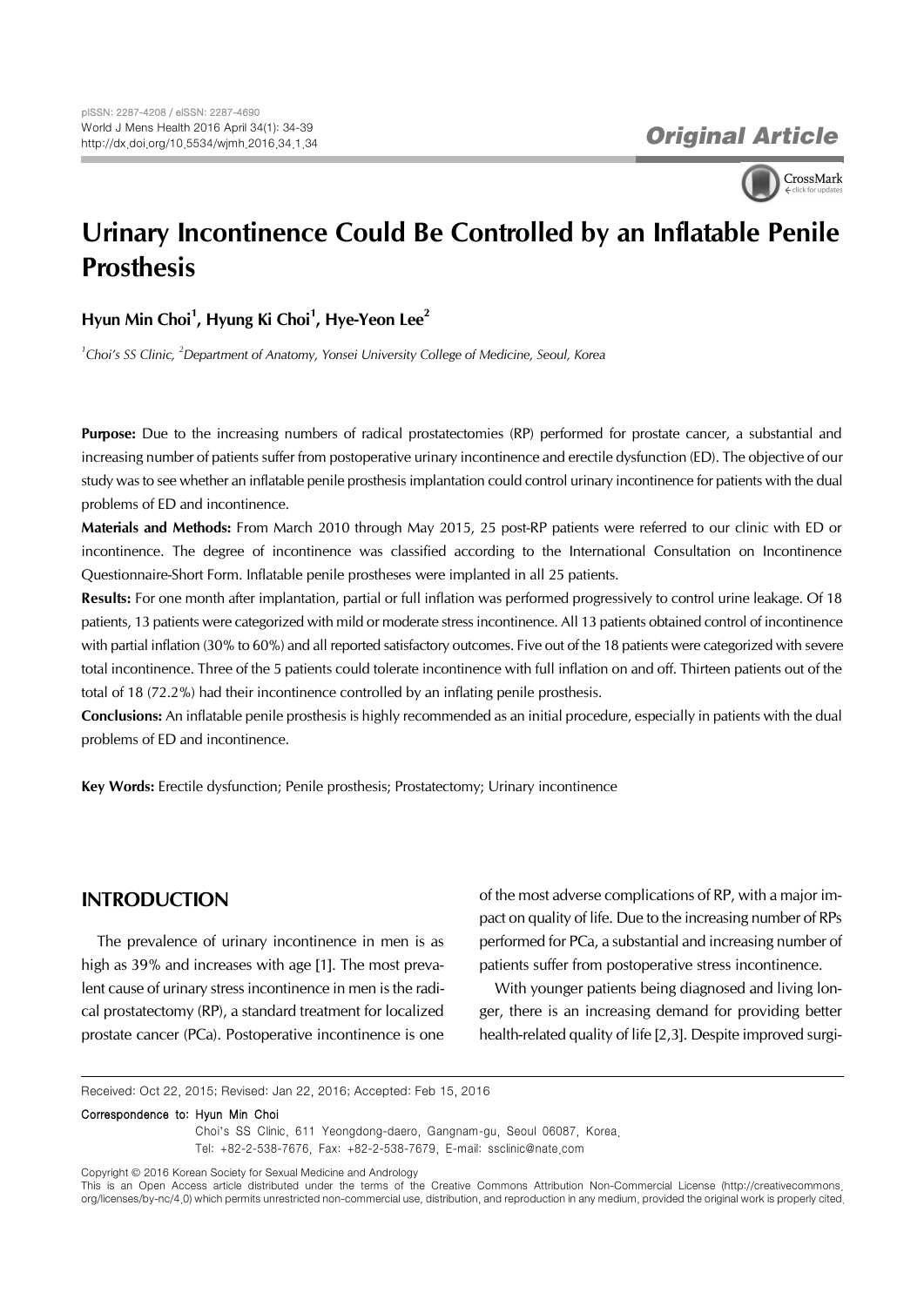cal techniques of open, laparoscopic and robot-assisted RP, reported postoperative incontinence rates are between 5% and 48% [4,5]. This large variation in the rates of reported incontinence after RP may be attributed, to a certain extent, to the influence of the interviewing physician, as well as the lack of a standardized definition [6,7]. The treatment of post-prostatectomy incontinence consists of three different approaches: conservative, pharmacotherapeutic, and surgical treatment. Continence may improve significantly during the first year after surgery and some studies show continued improvement within the first 2 years [8]. In general, surgical intervention should be considered if the status of incontinence is stable and there is no further improvement. The artificial urinary sphincter (AUS) is still the treatment of choice for persistent incontinence. It has now been in clinical use for more than 30 years. The success rate of the AUS is still highest compared with all other treatment options. The long-term results are very good, with success rates up to 90% [9]. Despite its reliability in treating urinary incontinence, the AUS is not perfect, with complication rates up to 12%, 15% for late erosion and 7% for delayed recurrent incontinence [10]. There are also many patients who present the combined problems of incontinence and erectile failure after RP. Walsh et al [11] introduced nerve-sparing RP, and reported a postoperative potency rate 86% and continence rate of 93% [12].

It would be very advantageous if inflatable penile prosthesis implantation could prevent urinary incontinence in patients with both incontinence and erectile dysfunction (ED) since it is also an effective treatment for ED. To our knowledge, no reports are currently available about this new concept. With this idea in mind, the authors implanted inflatable penile prostheses as a first-line treatment in those patients with the dual adverse outcomes of incontinence and ED after RP, and followed the treatment effect on urinary incontinence.

### **MATERIALS AND METHODS**

From March 2010 through May 2015, 25 patients were referred to our clinic with urinary incontinence or ED after RP, from 5 different university hospitals in Seoul, Korea.

Robot-assisted RP was performed in 11 patients and

open retropubic RP was performed in 14 patients. The study design was approved by the IRB (Choi's SS Clinic No 1) and informed consent was obtained in all patients. In all patients, blood chemistry, urinalysis, urinary flow rates (UFR), International Consultation on Incontinence Questionnaire-Short Form (CIQ-SF) answers, prostate specific antigen (PSA), and penile duplex ultrasonogram were recorded. Under stable conditions, the mean PSA level was 0.02 ng/dL (0.01∼0.05 ng/dL). The mean maximum UFR was 21 mL/s (10∼40 mL/s). The degree of incontinence was classified as follows, depending upon the scores of the ICIQ-SF: mild, 10 or less; moderate, from 11 to 17; severe, 18 or more. Prostate ultrasonography and a cystoscopic exam were done in some patients with severe leaking. All 25 patients were diagnosed with vasculogenic ED by duplex ultrasonographic study, with poor peak arterial systolic flow of less than 30 mL/s and findings of venous leakage. Out of 25 patients, 7 patients were continent and 18 patients were incontinent (Table 1).

Eighteen patients were classified according to the ICIQ-SF score as mild (5 patients), moderate (8 patients), or severe (5 patients). The mean age of the patients was 69 years (54∼78 years). The waiting time to visit our clinic after RP was, on average, 3 years and 4 months (6 months∼ 10 years).

#### **1. Surgical procedures**

For all 25 patients, an AMS 3-piece inflatable penile

**Table 1.** Characteristics of patients  $(n=25)$ 

| Characteristic                  | Value                |
|---------------------------------|----------------------|
| Age (yr)                        | 69 $(54 \sim 78)$    |
| PSA (ng/dL)                     | $0.02$ (0.01 ~ 0.05) |
| UFR $(mL/s)$                    | 21 $(10 \sim 40)$    |
| Duration of visit (mo)          | 40 $(6 \sim 120)$    |
| Type of operation               |                      |
| Robot-assisted RP               | 11                   |
| Erectile dysfunction            | 20                   |
| By penile duplex ultrasonogram  | PSV < 30             |
| Incontinence                    | 18                   |
| By self-reporting ICIQ-SF score | 14.6 $(9 \sim 21)$   |

Values are presented as median (range) or number only. PSA: prostate specific antigen, UFR: urinary flow rate, RP: radical prostatectomy, PSV: peak systolic velocity, ICIQ-SF: International Consultation on Incontinence Questionnaire-Short Form.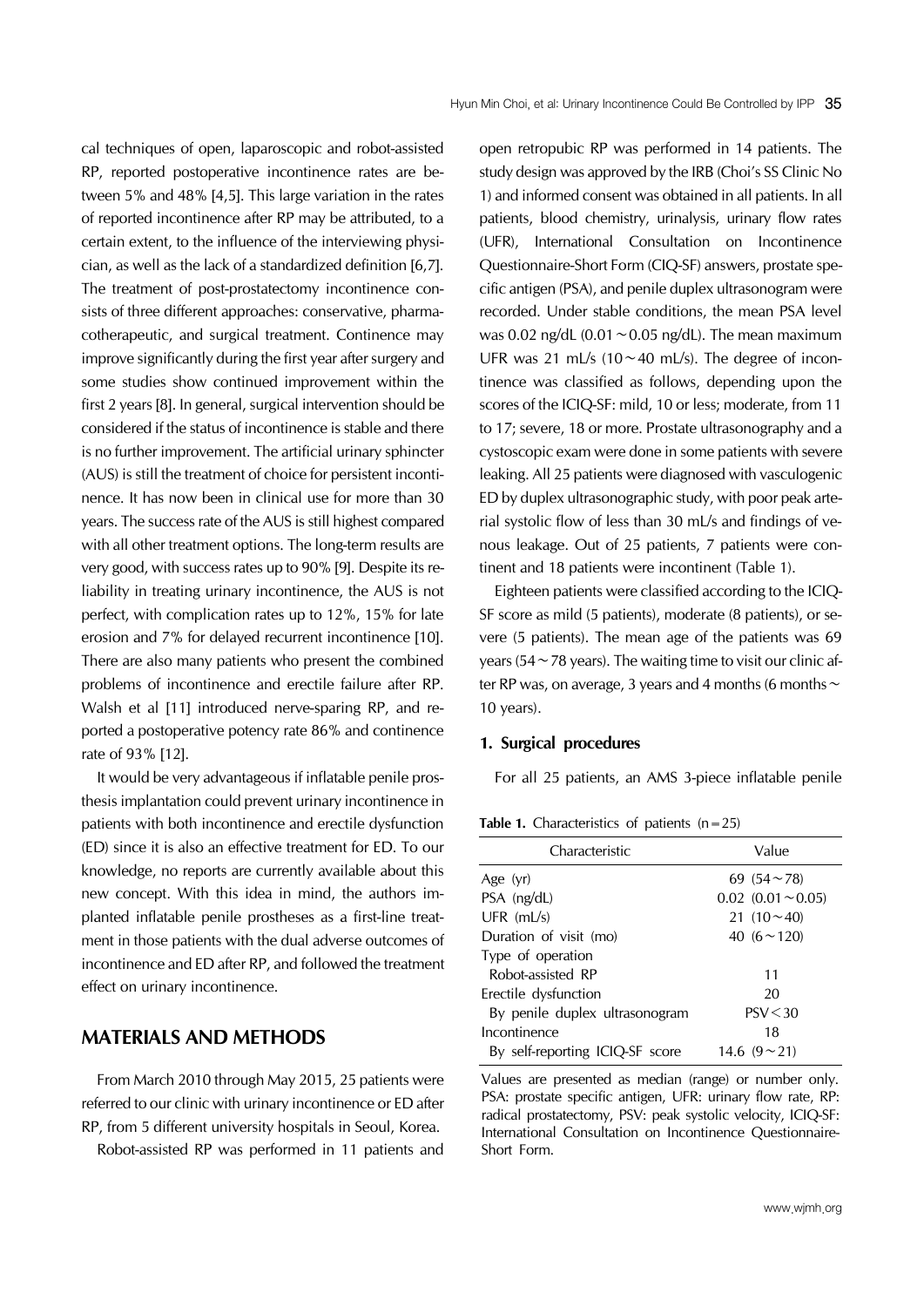prosthesis (American Medical System, MN, USA) was implanted under local anesthesia only (caudal, pudendal, ilioinguinal, and penile) in 20 patients and under spinal anesthesia in 5 patients. Due to severe post-RP fibrosis in the pelvic cavity, the reservoir insertion was somewhat difficult in 2 patients. In one patient, the reservoir had to be implanted under the rectus muscle. The other case was complicated by a hernia, resulting in secondary herniorrhaphy. Except in the complicated cases, all patients were discharged that day or the following day.

The implanted size of the penile prosthesis was as follows: AMS CXR (American Medical System), 20 cases (14 ∼18 cm) ; AMS CX (American Medical System), 5 cases (16∼18.5 cm).

The mean length of the implanted prosthesis was 16.4 cm. The mean follow-up duration was 2 years (3 months∼ 4 years 6 months). After the operation, incontinence was re-evaluated by self-report and by a surgeon's interview. For the primary endpoint, we asked "Do you still need a pad or other sanitary protection 24 hours per day?" For the secondary endpoint, we asked "What percent of penile inflation made you dry?"

## **RESULTS**

In 25 post-RP patients, 7 patients were continent and 18 patients were incontinent. After implantation of the inflatable penile prosthesis, the 13 patients with stress incontinence achieved completely pad-free status with 30% to 60% penile inflation. They willingly maintained the partial inflation status in their ordinary daily lives. Three patients were able to control leaking on and off only by full inflation. Two patients could not control leaking even with full inflation. One of them was disappointed with this outcome, and so received a secondary artificial sphincter implantation. The pad-free success rate was 72.2% (13/18 patients) (Fig. 1).

These results show that in patients with the dual problems of ED and incontinence, an inflatable penile prosthesis could control stress incontinence except in case of total sphincteric incontinence.



**Fig. 1.** Endpoint-results.

#### **DISCUSSION**

Urinary incontinence and ED are well-known adverse effects after an RP for PCa. All patients undergoing RP using any surgical approach, open, laparoscopic, or robotic, are at risk of developing urinary incontinence. According to the continence definition of 'no pad', 12-month urinary incontinence rates ranged from 4% to 31%, with a mean value of 16%. Various measures have been used for evaluation of urinary incontinence, ranging from urodynamic studies to pad tests and self-reporting questionnaires including the International Prostate Symptom Score quality of life and the ICIQ-SF. These are useful tools to gauge patients' perceptions, because they enable us to obtain information about voiding and other kinds of incontinence such as urge and stress incontinence. Furthermore, the pad test is viewed as a credible, non-invasive, effective test for quantifying urine loss, and is commonly used in research as well as clinical practice

Most studies quantify incontinence accurately, with the number of pads being used as a marker of degree [13-15].

We did not use the validated instrument to assess incontinence outcomes after surgery in every case. The surgeon was the primary data gatherer, following the operation with an interview. In men, urinary continence is thought to be controlled by five main structures: the detrusor muscle, the internal sphincter, the trigonal muscles, the levator muscle, and the rhabdosphincter. The male urethral sphincter complex consists of a smooth muscle and skeletal muscle component. There are a number of explanations as to the cause of post-prostatectomy incontinence, and it is likely that it is multifactorial in origin.

During a prostatectomy, the prostate, which has a de-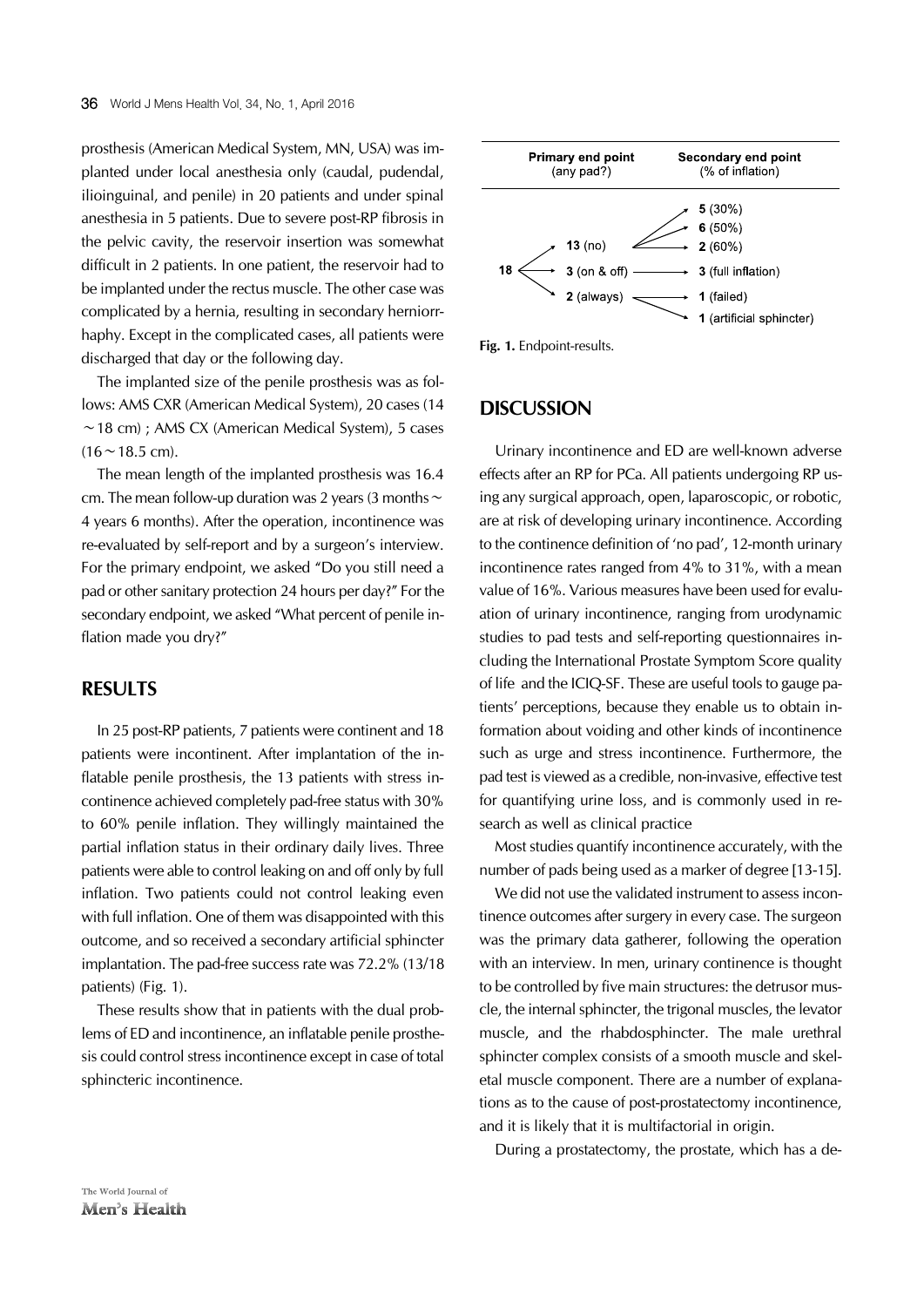gree of control over continence as part of the proximal sphincter unit, is removed. In addition, the proximal urethral sphincter is lost; therefore, postoperative continence depends largely on the rhabdosphincter. Furthermore, the proximity of the neurovascular supply and rhabdosphincter to the prostate puts these structures at high risk of damage intraoperatively. In addition to the urethral sphincter, the bladder is also affected by RP, with effects on detrusor innervation and function. Incontinence after RP can be broadly divided into two causes: urethral and detrusor. The urethral cause of incontinence has been found to be a result of either urethral sphincter incompetence, changes in urethral length, or strictures [16]. Multiple studies have demonstrated sphincter incompetence after RP. In the majority of patients with stress incontinence, it is likely a result of sphincter injury. Intrinsic sphincter deficiency on urodynamic testing is present in up to 88% of patients postoperatively. Urodynamic testing has shown that 39.5% of post-RP patients have pure sphincteric insufficiency, with only 18.5% demonstrating no sphincteric involvement.

Maximal urethral closure pressure (MUCP) appears to be reduced postoperatively, with rates up to 41%. Similar results were demonstrated by Dubbelman et al [17], who reported significantly higher pre- and postoperative MUCP in men regaining continence at 6 months postoperatively compared with incontinent patients. They also stated that poor preoperative MUCP is an important prognostic factor for persistent incontinence postoperatively [18,19]. Nervesparing prostatectomy offers greater rates of continence due to neurovascular bundle preservation. It is likely that the combination of intraoperative nerve and neurovascular damage has effects on both the detrusor and ureteric function, and this combination results in varying degrees of incontinence and ED depending on the amount of neurovascular involvement.

In general, surgical intervention should be offered if the incontinence status is stable and no further improvement of continence can be achieved with conservative treatment up to 12 months [20-22]. Among our patients, the mean duration of the wait for surgery was 3 years and 4 months (6 months∼10 years). Conservative, non-invasive management of post-prostatectomy stress urinary incontinence (SUI) includes lifestyle interventions, pelvic floor

muscle training with or without biofeedback, and bladder training. In some patients with additional overactive bladder symptoms, additional antimuscarinic therapy is recommended as a first-line treatment [23,24]. The AUS is still the treatment of choice for persistent moderate to severe incontinence. Despite a good success rate, the AUS does carry a risk of complications such as erosion, mechanical failure, and infection. The revision rates due to mechanical failure are reported to be 8% to 45% [10,25,26]. The first male slings for incontinence were described by Berry [27] and Kaufman [28]; however, these slings fell out of favor because of low success rates and high complication rates. There have been several new, minimally invasive sling systems introduced recently for male SUI. Male slings are an alternative for men with SUI.

Nowadays, patient demand for minimally invasive treatment options is high and will drive the choice to use a sling. In recent years, numerous minimally invasive treatment options with different success rates have been investigated. Male slings showed promising results, but lower success rates may occur [29]. Almost every currently marketed male sling is implanted in the region of the bulbar urethra. Continence is achieved due to bulbar urethral compression by these devices.

In fact, adjustability allows compression to be kept to a minimum, allowing for normal micturition without residual urine. Bulking agents such as collagen and silicone autologous fat should only be used in highly selected cases due to the low success rate [30].

Our basic concept for this study was to increase the bulbar urethral closing pressure by self-inflation of an inflatable penile prosthesis, consequently preventing urinary leakage. No reports are now available in regard to this new concept. Our study showed that urinary incontinence could be controlled by inflating the penile prosthesis to some degree (from 30% up to full rigid erection) on an as-needed basis with a more than 72.2% success rate.

# **CONCLUSIONS**

Post-RP urinary incontinence can be controlled by inflating an inflatable penile prosthesis. Inflating the inflatable penile prosthesis from partial up to full rigidity in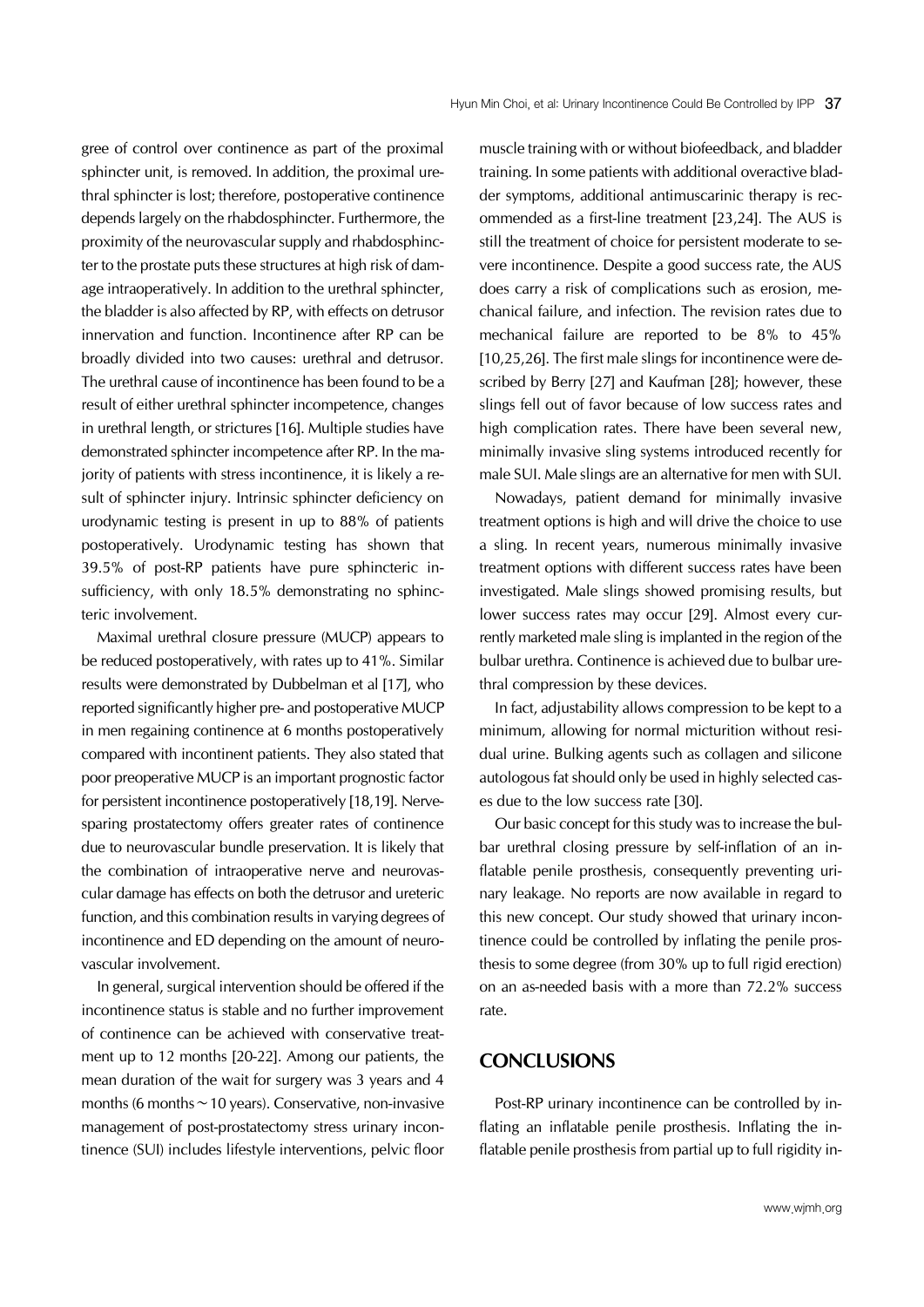creases the intra-urethral closing pressure, consequently preventing urinary leakage with an approximately 72.2% success rate. Therefore, especially in patients with the dual adverse problems of incontinence and ED after RP, the inflatable penile prosthesis is highly recommended as an initial surgical treatment.

# **CONFLICT OF INTEREST**

No potential conflict of interest relevant to this article was reported.

## **REFERENCES**

- 1. Thüroff JW, Abrams P, Andersson KE, Artibani W, Chapple CR, Drake MJ, et al. EAU guidelines on urinary incontinence. Eur Urol 2011;59:387-400.
- 2. Shamliyan TA, Wyman JF, Ping R, Wilt TJ, Kane RL. Male urinary incontinence: prevalence, risk factors, and preventive interventions. Rev Urol 2009;11:145-65.
- 3. Penson DF, McLerran D, Feng Z, Li L, Albertsen PC, Gilliland FD, et al. 5-year urinary and sexual outcomes after radical prostatectomy: results from the prostate cancer outcomes study. J Urol 2005;173:1701-5.
- 4. Ficarra V, Novara G, Rosen RC, Artibani W, Carroll PR, Costello A, et al. Systematic review and meta-analysis of studies reporting urinary continence recovery after robot-assisted radical prostatectomy. Eur Urol 2012;62:405-17.
- 5. Loughlin KR, Prasad MM. Post-prostatectomy urinary incontinence: a confluence of 3 factors. J Urol 2010;183:871-7.
- 6. van der Poel HG, Tillier C, de Blok WM, Acar C, van Muilekom EH, van den Bergh RC. Interview-based versus questionnaire-based quality of life outcomes before and after prostatectomy. J Endourol 2013;27:1411-6.
- 7. Lee SR, Kim HW, Lee JW, Jeong WJ, Rha KH, Kim JH. Discrepancies in perception of urinary incontinence between patient and physician after robotic radical prostatectomy. Yonsei Med J 2010;51:883-7.
- 8. Ahlering TE, Gordon A, Morales B, Skarecky DW. Preserving continence during robotic prostatectomy. Curr Urol Rep 2013;14:52-8.
- 9. Trigo Rocha F, Gomes CM, Mitre AI, Arap S, Srougi M. A prospective study evaluating the efficacy of the artificial sphincter AMS 800 for the treatment of postradical prostatectomy urinary incontinence and the correlation between preoperative urodynamic and surgical outcomes. Urology 2008;71:85-9.
- 10. Hussain M, Greenwell TJ, Venn SN, Mundy AR. The current role of the artificial urinary sphincter for the treatment of urinary incontinence. J Urol 2005;174:418-24.
- 11. Walsh PC, Marschke P, Ricker D, Burnett AL. Patient-re-

ported urinary continence and sexual function after anatomic radical prostatectomy. Urology 2000;55:58-61.

- 12. Kundu SD, Roehl KA, Eggener SE, Antenor JA, Han M, Catalona WJ. Potency, continence and complications in 3,477 consecutive radical retropubic prostatectomies. J Urol 2004;172:2227-31.
- 13. Kojima Y, Takahashi N, Haga N, Nomiya M, Yanagida T, Ishibashi K, et al. Urinary incontinence after robot-assisted radical prostatectomy: pathophysiology and intraoperative techniques to improve surgical outcome. Int J Urol 2013;20: 1052-63.
- 14. Moore K, Allen M, Voaklander DC. Pad tests and self-reports of continence in men awaiting radical prostatectomy: establishing baseline norms for males. Neurourol Urodyn  $2004.23.623-6$
- 15. Hammerer P, Huland H. Urodynamic evaluation of changes in urinary control after radical retropubic prostatectomy. J Urol 1997;157:233-6.
- 16. Myers RP, Goellner JR, Cahill DR. Prostate shape, external striated urethral sphincter and radical prostatectomy: the apical dissection. J Urol 1987;138:543-50.
- 17. Dubbelman YD, Groen J, Wildhagen MF, Rikken B, Bosch JL. Urodynamic quantification of decrease in sphincter function after radical prostatectomy: relation to postoperative continence status and the effect of intensive pelvic floor muscle exercises. Neurourol Urodyn 2012;31:646-51.
- 18. Holm HV, Fosså SD, Hedlund H, Schultz A, Dahl AA. Severe postprostatectomy incontinence: is there an association between preoperative urodynamic findings and outcome of incontinence surgery? Scand J Urol 2015;49:250-9.
- 19. Hoyland K, Vasdev N, Abrof A, Boustead G. Post-radical prostatectomy incontinence: etiology and prevention. Rev Urol 2014;16:181-8.
- 20. Walsh PC, Partin AW, Epstein JI. Cancer control and quality of life following anatomical radical retropubic prostatectomy: results at 10 years. J Urol 1994;152:1831-6.
- 21. Steiner MS, Morton RA, Walsh PC. Impact of anatomical radical prostatectomy on urinary continence. J Urol 1991; 145:512-4.
- 22. Holm HV, Fosså SD, Hedlund H, Schultz A, Dahl AA. How should continence and incontinence after radical prostatectomy be evaluated? A prospective study of patient ratings and changes with time. J Urol 2014;192:1155-61.
- 23. Bauer RM, Gozzi C, Hübner W, Nitti VW, Novara G, Peterson A, et al. Contemporary management of postprostatectomy incontinence. Eur Urol 2011;59:985-96.
- 24. Goode PS, Burgio KL, Johnson TM 2nd, Clay OJ, Roth DL, Markland AD, et al. Behavioral therapy with or without biofeedback and pelvic floor electrical stimulation for persistent postprostatectomy incontinence: a randomized controlled trial. JAMA 2011;305:151-9.
- 25. Gousse AE, Madjar S, Lambert MM, Fishman IJ. Artificial urinary sphincter for post-radical prostatectomy urinary incontinence: long-term subjective results. J Urol 2001;166: 1755-8.